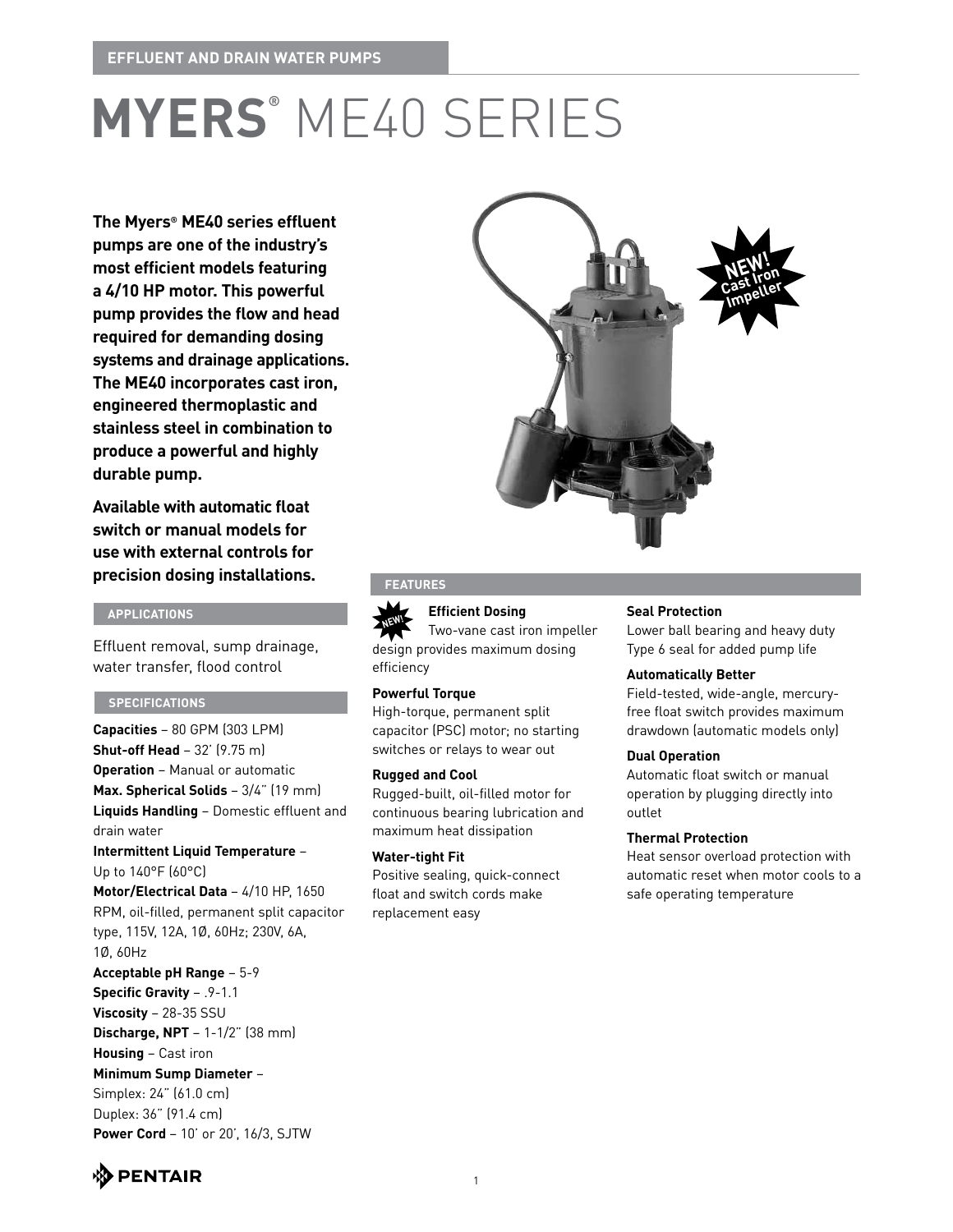#### **ordering information**

| Catalog<br><b>Number</b> | НP   | <b>Volts</b> | Phase/<br><b>Cycles</b> | <b>Amps</b> | <b>Discharge</b><br><b>Size</b> | <b>Switch</b><br>Type     | Approx.<br>Cord<br>Length | Wt.<br>Lbs. |
|--------------------------|------|--------------|-------------------------|-------------|---------------------------------|---------------------------|---------------------------|-------------|
| <b>ME40A-11</b>          | 4/10 | 115          | 1/60                    | 12.0        | $1 - 1/2$ "                     | Tethered Automatic        | 10'                       | 27          |
| <b>ME40AC-11</b>         | 4/10 | 115          | 1/60                    | 12.0        | $1 - 1/2$ "                     | Tethered Automatic        | 20'                       | 28          |
| <b>ME40M-11</b>          | 4/10 | 115          | 1/60                    | 12.0        | $1 - 1/2"$                      | Manual                    | 10'                       | 26          |
| <b>ME40MC-11</b>         | 4/10 | 115          | 1/60                    | 12.0        | $1 - 1/2"$                      | Manual                    | 20'                       | 27          |
| <b>ME40AC-21</b>         | 4/10 | 230          | 1/60                    | 6.0         | $1 - 1/2$ "                     | <b>Tethered Automatic</b> | 20'                       | 28          |
| <b>ME40MC-21</b>         | 4/10 | 230          | 1/60                    | 6.0         | $1 - 1/2"$                      | Manual                    | 20'                       | 27          |
| <b>ME40P-1</b>           | 4/10 | 115          | 1/60                    | 6.0         | $1 - 1/2"$                      | Tethered Automatic*       | 10'                       | 28          |
| <b>ME40PC-1</b>          | 4/10 | 115          | 1/60                    | 6.0         | $1 - 1/2$ "                     | Tethered Automatic*       | 20'                       | 29          |
| <b>ME40PC-2</b>          | 4/10 | 230          | 1/60                    | 6.0         | $1 - 1/2"$                      | Tethered Automatic*       | 20'                       | 29          |

\*Piggyback

#### **DIMENSIONS**





#### **PUMP PERFORMANCE**

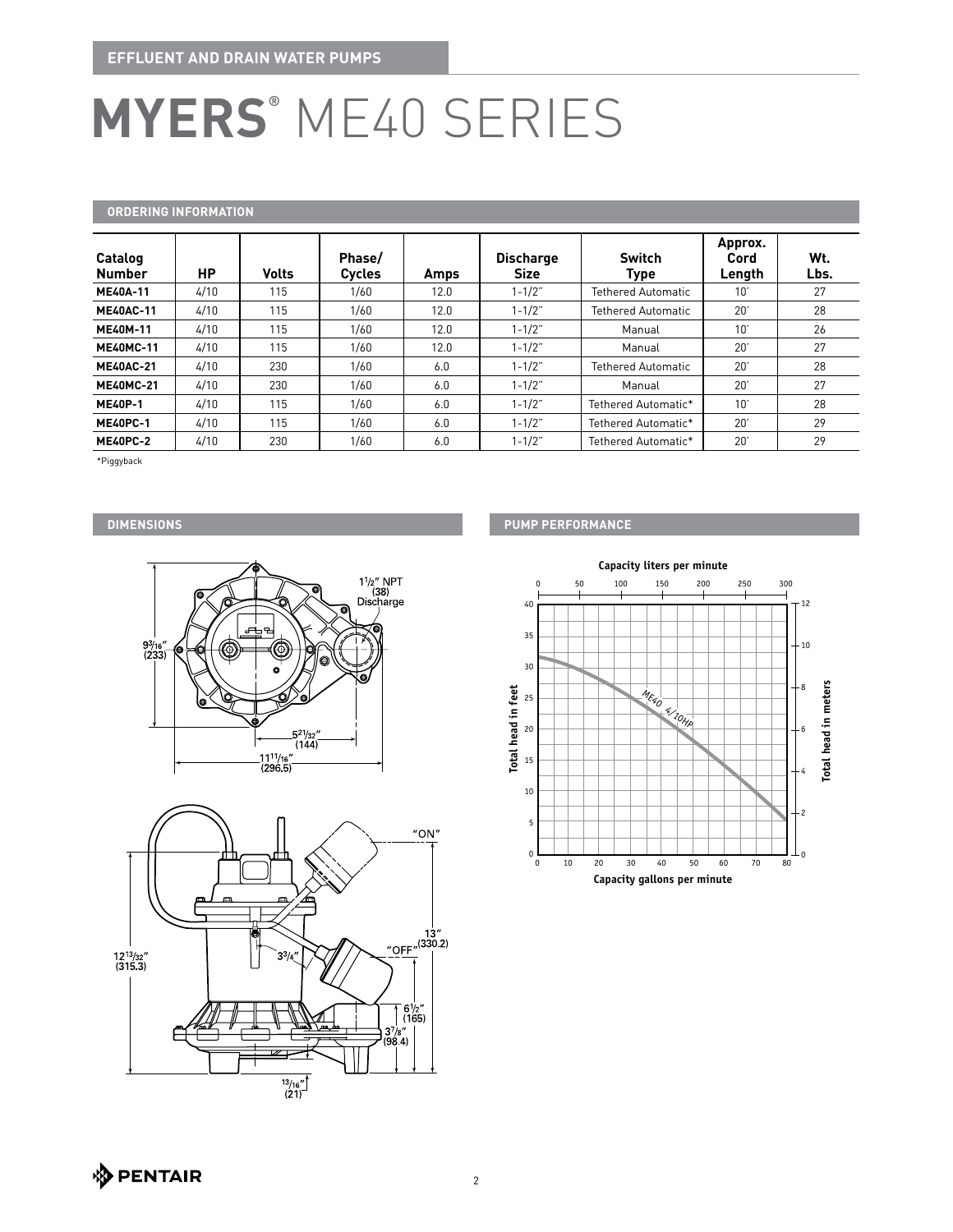#### **SPECIFICATIONS**

**Effluent Pumps –** Pump(s) shall be F. E. Myers ME40 Series sump pumps selected in accordance with the following design criteria:

| Number of Pumps:       |                                                 |
|------------------------|-------------------------------------------------|
| Primary Design Flow:   |                                                 |
| Primary Design Head:   |                                                 |
| Minimum Shut-off Head: | 32'                                             |
| Motor Horsepower:      | 4/10                                            |
| Motor Speed:           | 1650 RPM                                        |
| Electrical:            | 115 Volts, 10, 60 Hz or<br>230 Volts, 10, 60 Hz |

**Pump –** The pump shall be designed to handle septic tank effluent and be capable of passing 3/4 inch spherical solids. The pump shall be capable of handling liquids with temperatures to 140°F intermittent.

**Motor –** The pump motor shall be of the submersible type rated 4/10 hp at 1650 RPM and shall be for \_\_\_\_\_115 volts or \_\_\_\_\_230 volts single phase, 60 cycles. Single phase motor shall be of the shaded pole type with no relays or starting switches. Stator winding shall be of the open type with Class A insulation rated for 105°C maximum operating temperature. The winding housing shall be filled with clean dielectric oil to lubricate bearings and seals, and transfer heat from the windings to the outer shell. The motor winding assembly shall be pressed into the stator housing for best alignment and heat transfer.

The motor shall be capable of operating over the full range of the performance curve without overloading the motor and causing any objectionable noise or vibration. The motor shall have two bearings to support the rotor; an upper sleeve bearing to accommodate radial loads and a lower sleeve bearing with thrust pad to take thrust and radial loads.

A heat sensor thermostat and overload shall be attached to the top end of the motor windings and shall be wired in series with the windings to stop the motor if the motor winding temperature reaches 221°F. The overload thermostat shall reset automatically when the motor cools to a safe operating temperature.

**Power Cord –** The motor power cord shall be  $10 \text{ or } 20$  feet SJOW or SJTW type. The power and switch cords shall be of the positive sealing, quick-disconnect type. The power and switch cable connections shall be sealed at the motor entrance by means of a compression nut which serves to make a positive electrical connection and prevent water from entering the cable jacket and motor housing.

**Optional Control Switch –** The effluent pump shall be controlled by an optional integral float switch. The float switch shall be of a non-mercury type and be capable of directly controlling the pump motor without the need for an external control panel.

**Shaft Seal –** The motor shall be protected by a rotating mechanical shaft seal. The seals shall have carbon and ceramic seal faces lapped to a tolerance of one light band. Metal parts and springs for seals shall be 300 series stainless steel.

**Pump Impeller –** The pump impeller shall be of the two vane enclosed type. The impeller shall be constructed of cast iron.

**Motor Castings –** The motor housing castings shall be of high tensile strength Class 30 gray cast iron. Castings shall be treated with phosphate and painted with a high quality air dried modified epoxy resin for corrosion protection.

**Pump Case –** The pump case shall be a high efficiency volute design capable of passing 3/4 inch spherical solids. The pump volute shall be constructed of corrosion resistant, high impact, engineered thermoplastic.

**Fasteners –** All exposed fasteners shall be of 300 series stainless steel.